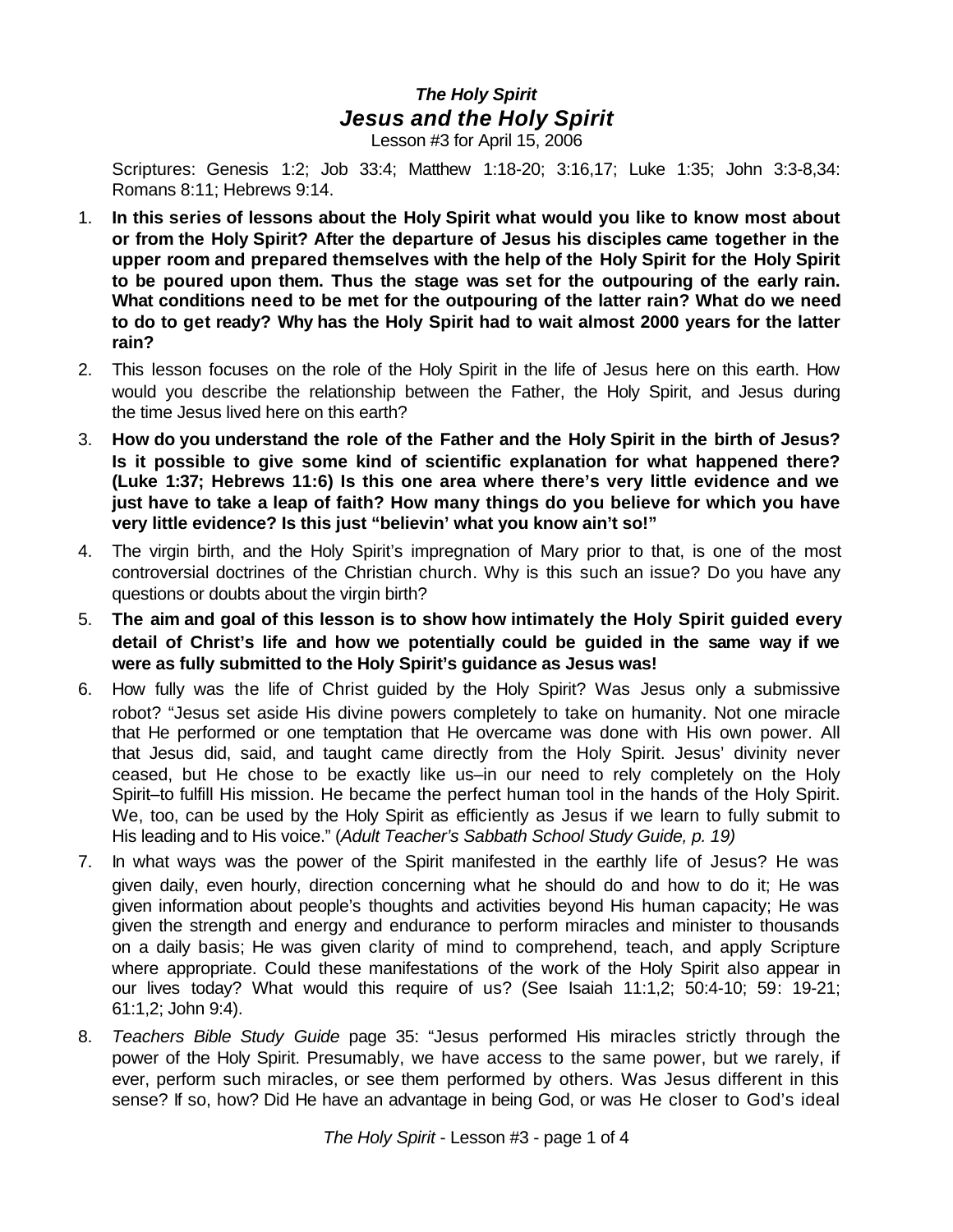for humanity–an ideal that is at least theoretically attainable for us?"

- 9. Do you believe that your life could be guided minute-by-minute, hour-by-hour, and dayby-day, as was the life of Christ, by the Holy Spirit? How would you know if the Holy Spirit was actually guiding you? What keeps Him from doing this? Would God be willing to use one or more of us today to manifest His works in our world?
- 10. "All who consecrate soul, body, and spirit to God will be constantly receiving a new endowment of physical and mental power. The inexhaustible supplies of heaven are at their command. Christ gives them the breath of His own spirit, the life of His own life. **The Holy Spirit puts forth its highest energies to work in heart and mind. The grace of God enlarges and multiplies their faculties, and every perfection of the divine nature comes to their assistance in the work of saving souls. Through co-operation with Christ they are complete in Him, and in their human weakness they are enabled to do the deeds of Omnipotence.**" {DA 827.3}
- 11. Did Jesus speak to/pray to the Holy Spirit? Were His conversations with the Father and the Holy Spirit prayers? At what age did He begin to understand that He had this kind of relationship with His heavenly partners? Who taught Him this?
- 12. We clearly understand that Jesus did not need to be baptized to wash away His sins. Nevertheless He traveled a long distance by foot to undergo baptism by John. Why did He do this? What role did the Father and the Holy Spirit play in events associated with the baptism? Why was the special manifestation of the Dove and the voice necessary? Who was that manifestation for the benefit of? Did Jesus need it to confirm His belief that He was the son of God? Did John need it to confirm his conviction that this was the Messiah? Did Jesus need this manifestation to prepare Him for his 40 days in the wilderness? **Was Jesus changed by this experience? Did He "receive" the Holy Spirit on this occasion?** Certainly Jesus was already very familiar with communication between Himself and the Father and the Holy Spirit. He did not need to travel to the Jordan to learn something new about Father or Spirit. This would suggest that the manifestation was somehow for our benefit. What should we learn from this experience?
- 13. Read Luke 3:21,22. What do these verses say to us? Our *Teacher's Study Guide* suggests that three things were revealed by that experience:
	- 1) it validated Christ's call as the Messiah.
	- 2) it demonstrated the fact that Christ had set aside His divine power and was depending completely and entirely on the other two persons of the Godhead for the conduct of His mission. He retained no advantage that we cannot possess through the same dependence on God that He exercised. (See John 5:19, 30; 8:28; 15:4, 5; Philippians 4:13). This shows that the mission to save us was not just involving Jesus but also the Father and the Holy Spirit.
	- 3) the power needed to save you and me must be more than just human power. All the omnipotent power of the Trinity must be involved. (Genesis 1:27; Romans 8:1-30; Ephesians 4:23, 24).
- 14. **Read Matthew 4:1; Mark 1:12; and Luke 4:1. Did the Holy Spirit actually lead Jesus into the wilderness to be tempted by the devil? How do you understand these words? Is this a contradiction with His prayer that He gave us "lead us not into temptation"? (Matthew 6:13; Luke 11:4)**
- 15. How do you understand John 3:34? "For he whom God hath sent speaketh the words of God: for God giveth not the spirit by measure unto him." (*KJV*) "The one whom God has sent speaks God's words, because God gives him the fullness of his Spirit." (*GNB*).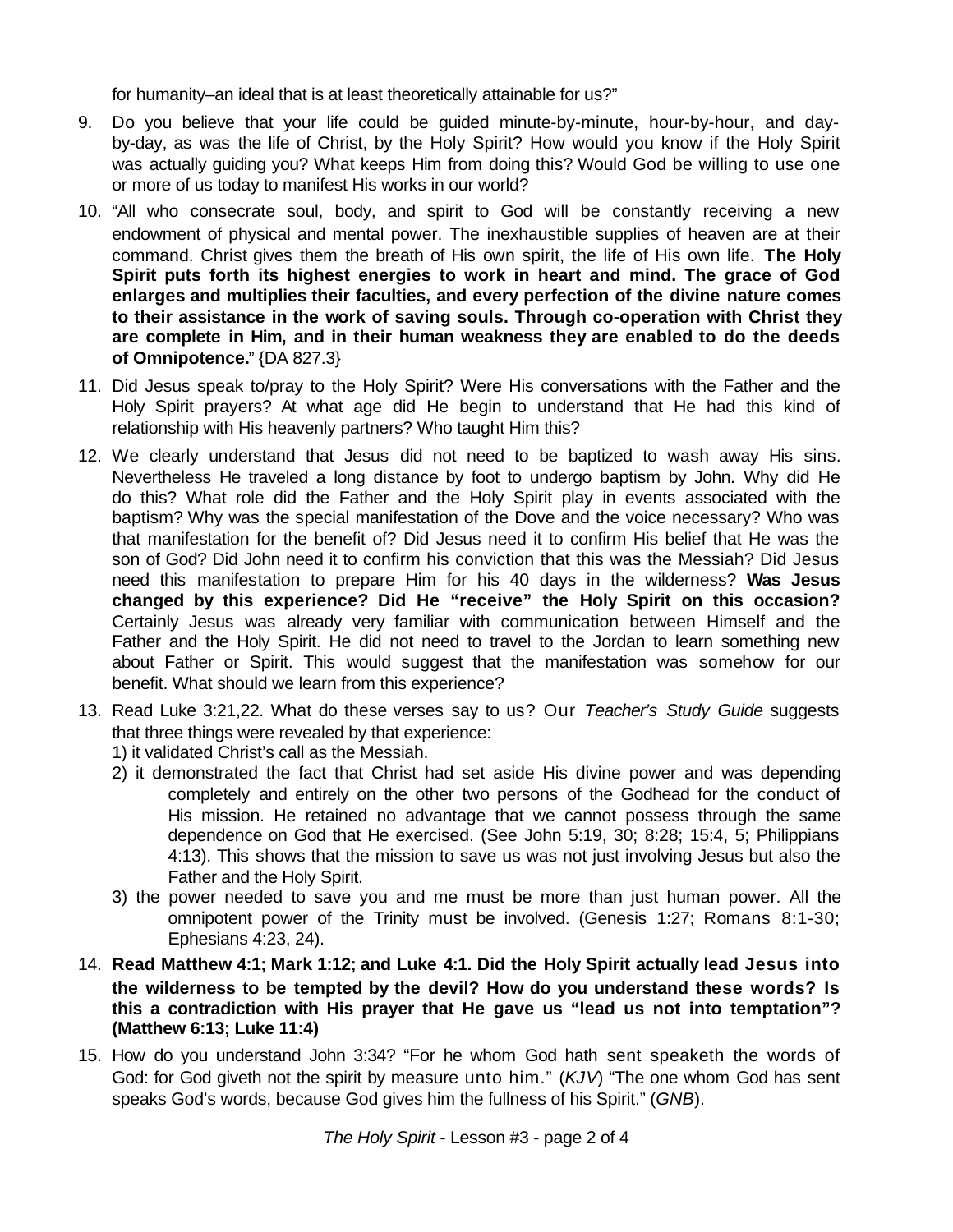- 16. Acts 1:1,2 says that Jesus through the power of the Spirit "gave commandments unto the disciples". What does this mean to you?
- 17. What was the main reason why Jesus came to this earth? Read John 4:34, 6:38, 8:29.

"Christ exalted the character of God, attributing to him the praise, and giving to him the credit, of the whole purpose of his own mission on earth,–to set men right through the revelation of God. In Christ was arrayed before men the paternal grace and the matchless perfections of the Father. In his prayer just before his crucifixion, he declared, "I have manifested thy name." "I have glorified thee on the earth; I have finished the work which thou gavest me to do." When the object of his mission was attained,–the revelation of God to the world,–the Son of God announced that his work was accomplished, and that the character of the Father was made manifest to men." *The Signs of the Times*, January 20, 1890 (*2ST* 351:2:0-3:1); compare *ST* December 4, 1893; *Manuscript Releases, vol 18,* 359; *RH* August 14, 1900; *YI* November 21, 1883

18. Could we as individuals or even as a group of God's people have the Holy Spirit operating in our lives in this way? If this was the mission of Jesus, what is our mission?

19. **Was Jesus's main work "to seek and save the lost" or "to manifest the truth about God the Father, the Holy Spirit, and Himself"?**

- 20. In your personal opinion why was it necessary for Jesus to set aside His divinity during His time here on this earth? Why couldn't He have just used His own divinity to perform miracles, to preach, etc.?
- 21. How much did the disciples know about the Holy Spirit during the time Jesus was still alive? Did they understand their need for a relationship with this third person of the Godhead?
- 22. Read Luke 4:18,19. Compare Isaiah 60 1:1, 2. What do you think Jesus wanted to say to His former friends and family members that day in Nazareth? What did they hear? Why did they become upset?
- 23. Read Acts 10:38; Hebrews 9:14. "Through the eternal Spirit He offered Himself as a perfect sacrifice to God. His blood will purify our consciences from useless rituals, so that we may serve the living God." (*GNB*) What do these words mean to you?
- 24. Another of the enormous miracles to mark Jesus' time here on earth was His resurrection from the dead. Who was responsible for this resurrection? Read Galatians 1:1; Ephesians 1:17-20; John 10:17,18. Is there some sense in which all members of the Godhead cooperated in this effort? See also 1 Peter 3:18; Romans 1:4; 8:11.
- 25. Why is the resurrection of Jesus important to your Christian belief? What does that resurrection say to you personally? Is it important to recognize the work of all three members of the Godhead in the resurrection?

© 2005 Kenneth Hart M. D. *Permission is hereby granted for any non-commercial use of these materials. Free distribution is encouraged. It is our goal to see them spread as widely and freely as possible. If you would like to use them for your class or even make copies of portions of them, feel free to do so. We always enjoy hearing about how you might be using the materials and we might even want to share good ideas with others, so let us know. khart@llu.edu*

*Last modified: March 4, 2006 C:\My Documents\WP\SSTG-Hart\Holy Spirit\SS-HolySpirit#3-2006-04-15.wpd*